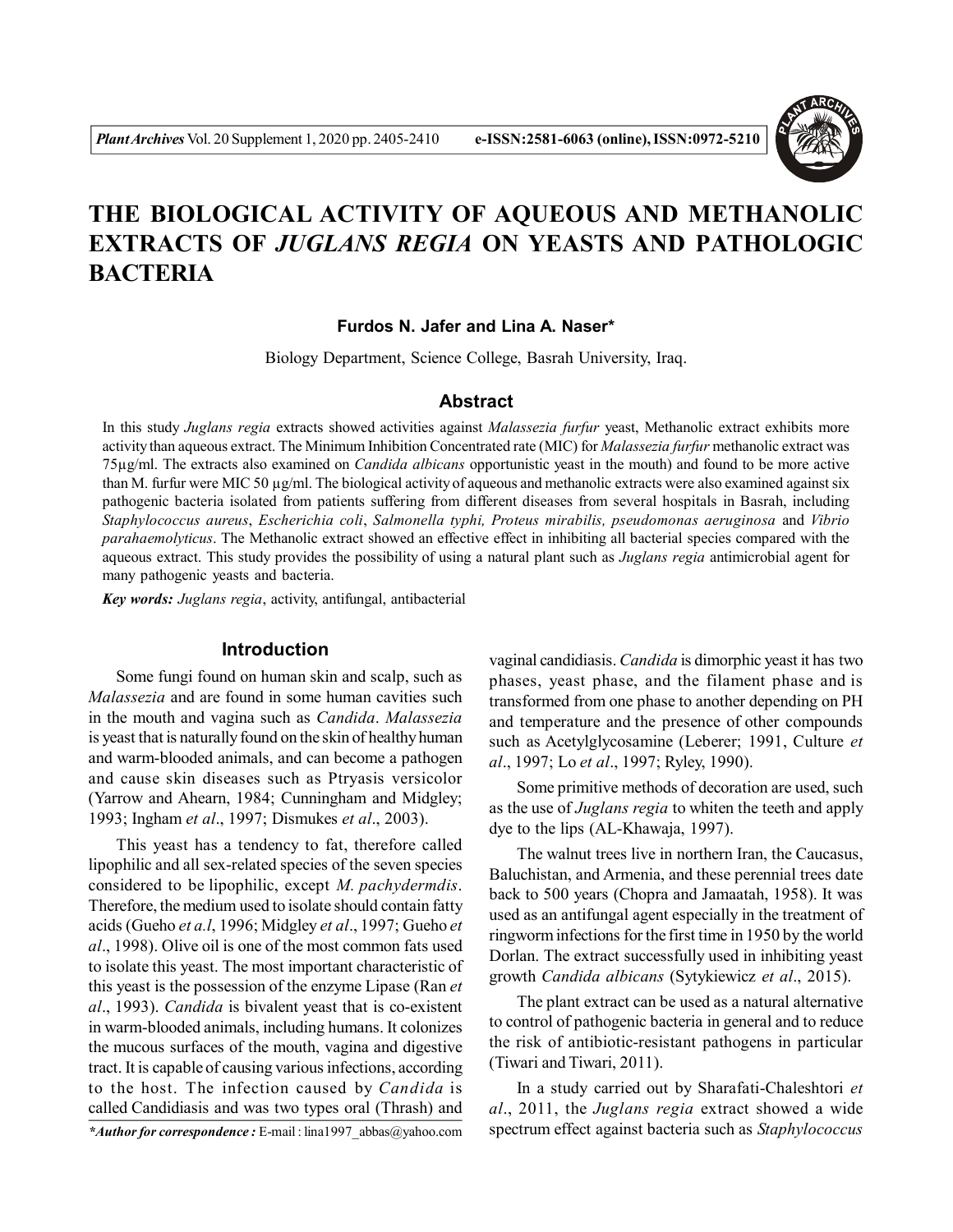# *aureus, Streptococcus mutans, Escherichia coli, Pseudomonas aeruginosa*.

The discovery of antibiotics in the last century led to a decrease in disease rates and deaths due to infectious diseases, but the inappropriate use of these antibiotics resulted from the emergence of groups of resistant bacteria that threaten human health, especially with immunocompromised patients, creating the need to research new types of natural anti-microbial substances to control on different diseases and has led to an increase in interest in medicinal plants where 25-50% of the current pharmaceuticals derived from plants because chemically manufactured drugs have side effects, while there is no such effects in medical alternatives such as plant extracts (Gupta and Birdi, 2017).

Therefore, the aim of this study was to study the antimicrobial effect of *Juglans regia* extract (aqueous and Methanolic) on yeasts and pathogenic bacteria isolated from patients suffering from different diseases in Basrah hospitals.

## **Materials and Methods**

Preparation of aqueous and methanolic *Juglans regia* extracts: 20gm of the powdered dry bark of *Juglans regia* were weight separately in different flasks, one of them percolated with 200ml of methanol this flask was proper sealed with aluminum foil and left with stirring magnetic stirrer for 24 hours at room temperature. The solution was then filtered using a funnel filled in a filter paper and the methanol extracts collected in Petri dishes and dried at room temperature. The above procedure was repeated with the use of 200 ml of distilled water to prepare the aqueous extract (Handa *et al*., 2008).

## **Isolation of yeasts**

*Malassezia* yeast isolated from person with pityriasis versicolor by used of skin scraping that cultured in Sabouraud Dextrose Agar (SDA )medium supplemented with 20ml of olive oil per liter ,0.01 cyclohexamide and 10 drops of tween 20. the isolated Malassezia classified as *Malassezia furfur* While *Candida* yeast isolated from person with mouth candidiasis infection.

Oral swab used and cultured in (SDA) both yeasts incubated in 32<sup>0</sup>C the isolated candida classified as *Candida albicans* by using of germ tube test.

# **Study the effect of alternative oils on the** *Malassezia* **yeast growth**

Appropriate medium for the growth of Malassezia is the added to some oils communally olive oil and Tween 80 as mentioned in the introduction, but in this experiment has been replaced olive oil with some oils such as sunflower oil and castor oil and olive oil treatment compared to add to use a combination of the three types as an independent treatment, the previous oils were added by 20ml per liter of SDA media. Each of the cultivars was poured into the dishes. The yeast was then planted on the medium in a streaking manner, taking into consideration three replicates per treatment and incubated at 32°C.

# **Antifungal activity test**

Diffusion agar method was used to examine the antifungal activity of both aqueous and methanolic extracts toward *Malassezia furfur* and *Candida albicans* using (SDA) medium , 10µl of each yeast suspension add on the surface of the medium then spread with sterile L-shape glass rod, after drying, two 5mm diameter pores was made in the center of plates , 100µl of both crud extracts was add separately in the pores of plates with used of control treatment for each yeast , cultures were incubated at  $32^{\circ}$ C for 2 days after incubation period the diameter of the inhibition zones were evaluated in millimeters. (Sykes, spooner, 1972).

# **The minimum inhibitory concentration (MIC) test for yeast**

The MIC values were determined by the standard serial dilution assay using serial dilutions of the aqueous and methanolic extracts (300,200,100, 50, 25), µg/L). The suspensions of yeasts was prepared and standardized to a turbidity equivalent to that of 0.5 MacFerland scale  $(1\times106 \text{ cftu/ml})$ . 100µl of yeast suspension add on the surface of the media then media incubated in 32<sup>o</sup>C, The MIC values in this assay were indicated by the absence of yeast growth at the minimal concentration of the extract.

# **Antibacterial activity test**

The Muller Hinton agar was used for the purpose of measuring the biological efficacy of six types of pathogenic bacteria *Staphylococcus aureus, Escherichia coli, Salmonella typhi, Proteus mirabilis, pseudomonas aeruginosa* and *Vibrio parahaemolyticus* were isolated from patients suffering from different diseases admitted to Al Fayhaa General Hospital and Al Shifa General Hospital in Basrah. The well-diffusion methods were used by Bansode and Chavan (2012). 0.1 ml of the bacteria was distributed in the Muller Hinton agar dish using a sterile swab and then holes were made in the center of the plates using a cork borer. 100µl of both aqueous and methanolic crude extracts were placed separately in each hole. One distilled water was placed in a single hole as a control. The dishes were then left for half an hour after being placed in the incubator for 24 hours at 37°C. The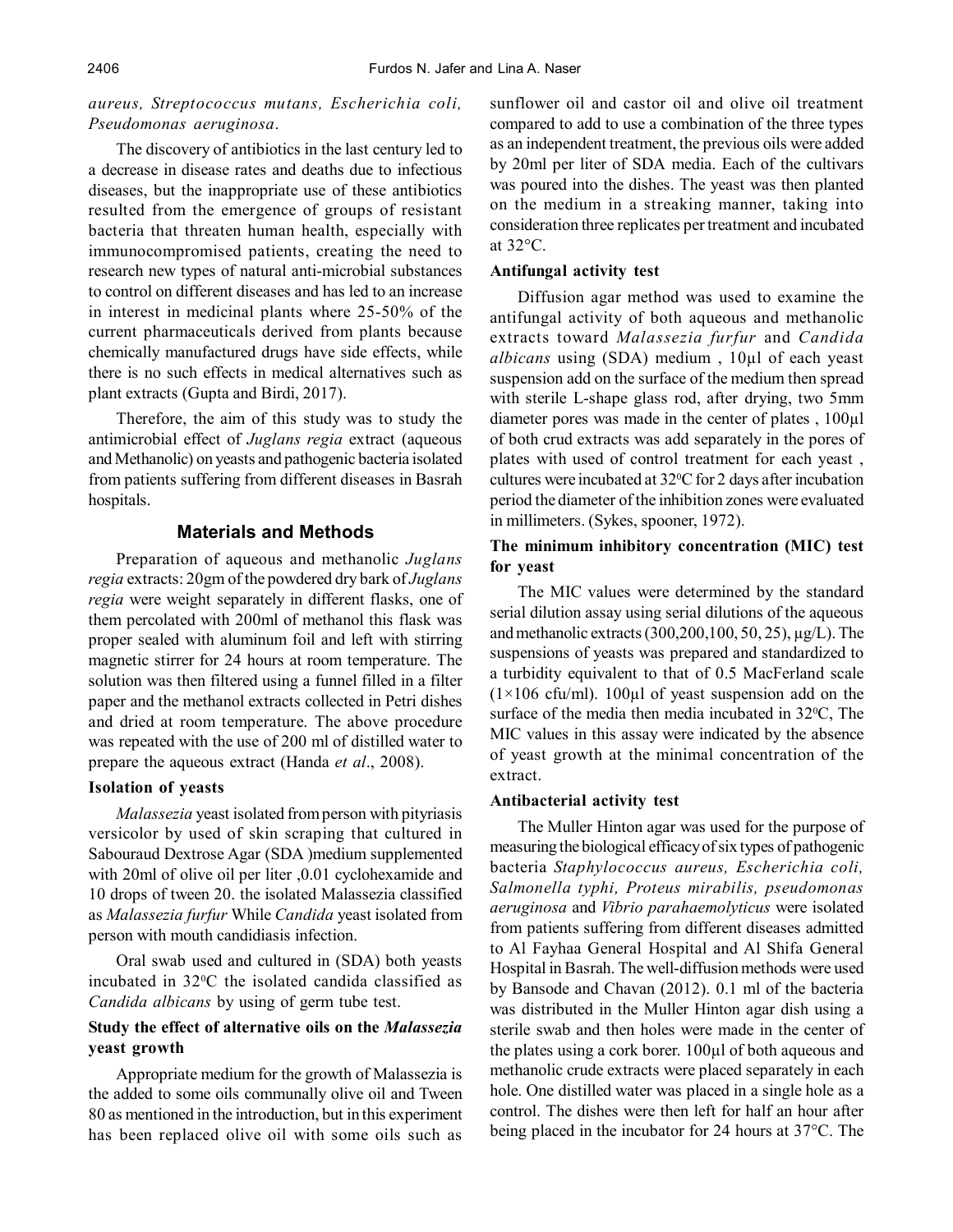effectiveness of the two extracts was determined by measuring the diameter of the inhibition zone formed around the hole mm.

# **The Minimum Inhibitory Concentration (MIC) test for bacteria**

The MIC of different concentrations of Methanolic and aqueous *Juglans regia* extracts against tested bacterial isolates were done using Muller-Hinton agar. The concentrations of the extracts tested were (500, 250, 100, 50) µg/ml, the assays were performed three times for each bacterium. Plates were inoculated with 0.1 ml of the bacterial suspension was distributed in the Muller Hinton agar dish using a sterile swab and then holes were made using a cork borer. Different extract were placed in each hole. The plates then left for half an hour after being placed in the incubator for 24 hours at 37°C. The highest dilution of extract that showed no visible bacterial growth per hole was considered as MIC Standards.

#### **Results**

## **Preparation of aqueous and methanolic** *Juglans regia* **extracts**

After the preparation of the extract it was observed that the aqueous extract is characterized by viscous nature while the methanolic extract appeared in the crystalline nature due to the difference in the type of chemical compounds extracted from each one.

## **Isolation and Diagnosis of Yeast**

After the *Malassezia* Yeast isolate from the Skin infection pityriasis versicolor the colony was raised and smooth initially and get dry and wirnkled in time the color of colony was creamy to a slightly yellowish-colored. The microscopic examination indicated that it represented the *M. furfur.*

Species *M. furfur* is an ellipsoids yeast with small collarets and contains a bud or scar from one side as a characteristic feature.

The other yeast isolate was *Candida albicans*, which had a cream glistening and sometime waxy surface is smooth The microscopic examination of *Candida albicans* was small oval with single budding sometime this yeast was give positive germ tube test. (Midgley *et al*., 1997).

# **Study the effect of alternative oils on the** *Malassezia* **yeast growth**

Experiment showed that the best growth of *Malassezia furfur* was in the medium containing olive oil and sunflower oil. Either the medium with other treatment of castor oil appeared weak growing of *Malassezia furfur*, mixing oils as results of castor oil, Fig. 1.

#### **Antifungal activity Test**

Both aqueous and methanolic extracts showed effectiveness in inhibiting the growth of both yeasts. However, the effect of the extracts was higher with respect to the yeast *C. albicans* compared with the yeast *M. furfur*. The diameters of the inhibitory zone were 20mm and 25 mm respectively for the aqueous and methanolic extracts. *C. albicans* (45) mm for aqueous extract and (3) mm for methanolic extracts. Table 1, Fig. 2.

#### **The MIC test for yeast:**

The concentrations of 200 and 300  $\mu$ g / ml showed a lack of growth for both extracts, MIC for *C. albicans* yeast 50 µg/ ml in the aqueous extract and 75 µg/ ml in the Methanolic extract.

MIC for *M. furfur* yeast in the treatment of the aqueous extract was 100µg/ml and 75µg/ ml in methanolic extract obtained. Table (2) shows this.

#### **Antibacterial activity Test:**

Two positive and negative Gram bacteria were selected in order to determine the effect of *Juglans regia* extracts on them. Methanolic extract showed a clear and almost fatal effect on most bacterial species (Table 3). *Staphylococcus aureus* showed the most sensitive germs, followed by *Salmonella typhi.*

#### **The MIC for pathogenic bacteria:**

Concentrations showed 50 micrograms / ml growth loss for all bacterial pathogens in both extracts. MIC for *Vibrio parahaemolyticus* and *Pseudomonas aeruginosa* 500 µg / ml in the water extract were 250  $\mu$ g / ml in the alcohol extract.

MIC for *Staphylococcus aureus* showed a concentration of 50 µg/ ml growth in the treatment of aqueous and methanolic extract and Table 4 shows this.

#### **Discussion**

The experiment demonstrated that olive oil and sunflower oil were comparable in their effectiveness to support the growth of *M. furfur* compared to castor oil (Ran *et al.*, 1993) because it is high in density and complex structure which is difficult to digest into simple fatty acids by Lipase enzyme and contains a protein called Resin inhibits protein building in the cell.

The extract of *Juglans regia* was tested against *M. furfur* as tested for yeast *C. albicans*, and extract is used as a cosmetic to beautify the lips and whiten teeth in the mouth (Al-khawaja, 1997).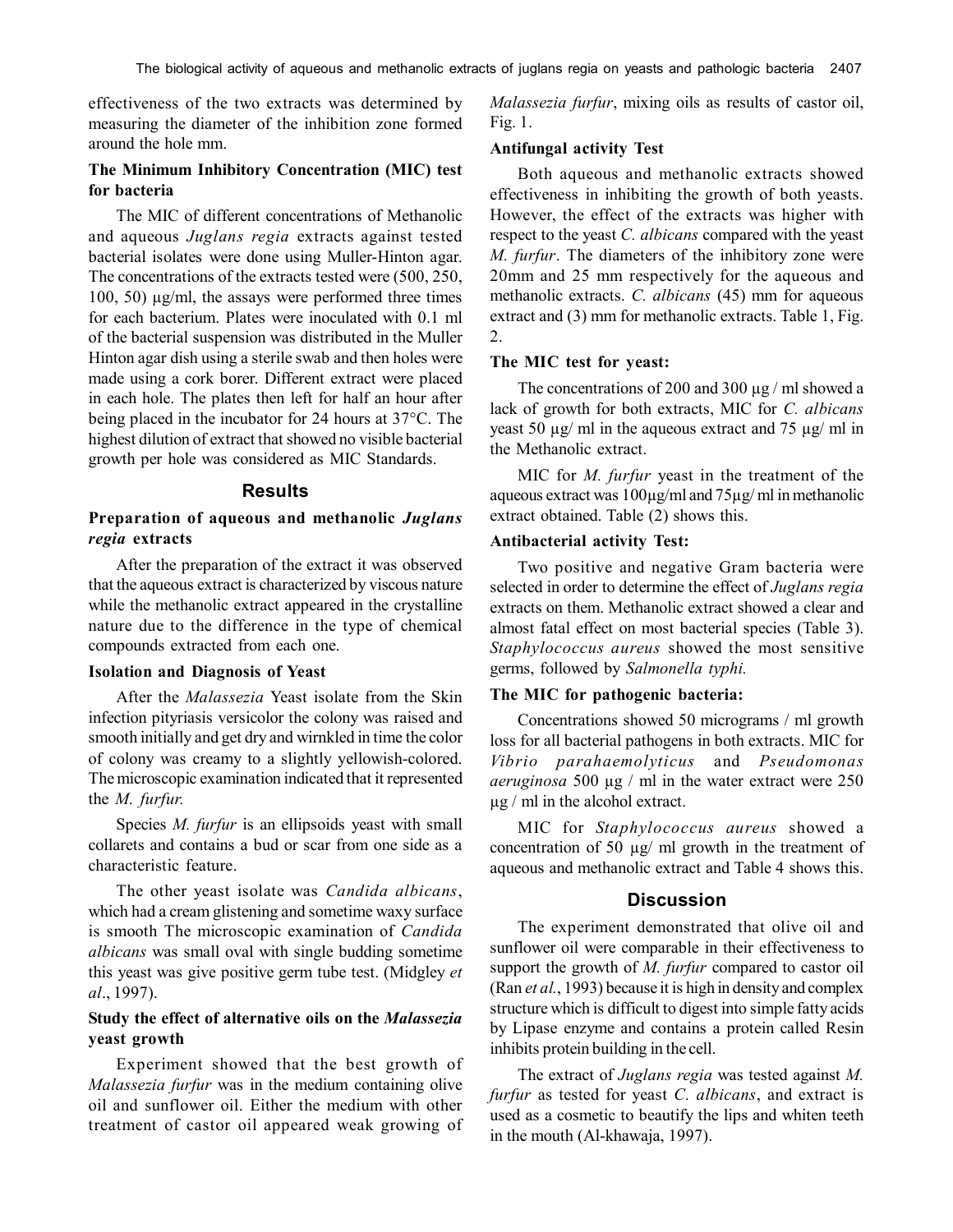The use of plant extracts is still common due to the resistance of many types of yeast to antifungal agents. The extract of *Artemisia abrotanum* has been successfully used to inhibit the growth of yeast *M. furfur* and *C. albicans* (Brodink *et al*., 2007).

Essential oils derived from orange and lemon has been found to be effective against the fungus *M. furfur*, which causes varicose veins (Sharma *et al*., 2012).

*Juglans regia* is used as an extract in the inhibition

**Table 1:** shows the diameter of the inhibition zones of extracts toward yeasts.

| Yeast       | Inhibition zone diameter(mm) |                           |  |  |  |  |
|-------------|------------------------------|---------------------------|--|--|--|--|
|             | <b>Aqueous extract</b>       | <b>Methanolic extract</b> |  |  |  |  |
| M. furfur   |                              |                           |  |  |  |  |
| C. albicans |                              |                           |  |  |  |  |

**Table 2:** Shows MIC of extracts toward yeasts

| yeast       | MIC value( $\mu$ g / ml) |                     |  |  |  |  |
|-------------|--------------------------|---------------------|--|--|--|--|
|             | <b>Aqueous extracts</b>  | Methanolic extracts |  |  |  |  |
| M. furfur   | $\Omega$                 |                     |  |  |  |  |
| C. albicans |                          |                     |  |  |  |  |

**Table 3:** Results of the inhibitory effect and diameters of the inhibition zones in (mm) for the aqueous and Methanolic extract against 6 bacterial isolates.

|                              | Diameters of mm inhibition zones |                      |  |  |  |
|------------------------------|----------------------------------|----------------------|--|--|--|
| Pathogenic bacteria          | <b>Alcoholic Extract</b>         | <b>Water extract</b> |  |  |  |
|                              | Mm/mg                            | Mm/mg                |  |  |  |
| <b>Staphylococcus aureus</b> | 22.5                             | 15.5                 |  |  |  |
| Pseudomonas aeruginosa       | 7                                | 8                    |  |  |  |
| Vibrio parahaemolyticus      | 12.5                             | R                    |  |  |  |
| Salmonella typhi             | 20                               | 10                   |  |  |  |
| <b>Proteus mirabilis</b>     | 11                               | 10                   |  |  |  |
| <b>Escherichia coli</b>      | 17.5                             | 15.5                 |  |  |  |

**Table 4:** The MIC of the pathogenic bacteria under study towards aqueous and alcohol extract.

| <b>Bacteria</b>          | 500         |        | 250         |     | 100         |        | 50          |   |
|--------------------------|-------------|--------|-------------|-----|-------------|--------|-------------|---|
|                          | $\mathbf C$ | W      | $\mathbf C$ | W   | $\mathbf C$ | W      | $\mathbf C$ | W |
| Staphylococcus aureus    | $^{+}$      | $^{+}$ | $\pm$       | $+$ | $+$         | $^{+}$ |             |   |
| Pseudomonas aeruginosa   | $^{+}$      |        |             |     |             |        |             |   |
| Escherichia coli         | $^{+}$      | $^{+}$ | $+$         | $+$ | $+$         |        |             |   |
| Vibrio parahaemolyticus  | $^{+}$      |        |             |     |             |        |             |   |
| Salmonella typhi         | $^{+}$      | $+$    | $+$         |     |             |        |             |   |
| <b>Proteus mirabilis</b> | $+$         | $+$    | $+$         |     |             |        |             |   |



**Fig. 1:** Shows the growth of *Malassezia furfur*, on the medium containing different oils A. Olive oil B. Sunflower oil C. Castor oil D. Oil mixture



**Fig. 2:** Indicate the diameters of the inhibition zone of *C. albicans* in the effect of the extracts A. Control B. Aqueous extract C. Methanolic extract.

of the growth of many skin fungi and with high efficiency such as *Epidermophyton flocosum* and *Trichophyton mantagrophtes a*nd *C. albicans.* Al-Khawaja, 1997 noted that the use of *Juglans regia* plant in the mouth to clean the teeth and adornment increases the acidic function of the PH saliva, which leads to an antimicrobial action. The experiment proved superior to the aqueous than methanolic extract in the antimicrobial activity experiment on *C. albicans* and has a higher MIC, this is due to the ability of water to pull many compounds and active ingredients (alkaloids, tannins and amino acids) from their plant source (Grimshow, 1976). While the result was reflected in the yeast of *M. furfur* in the effectiveness of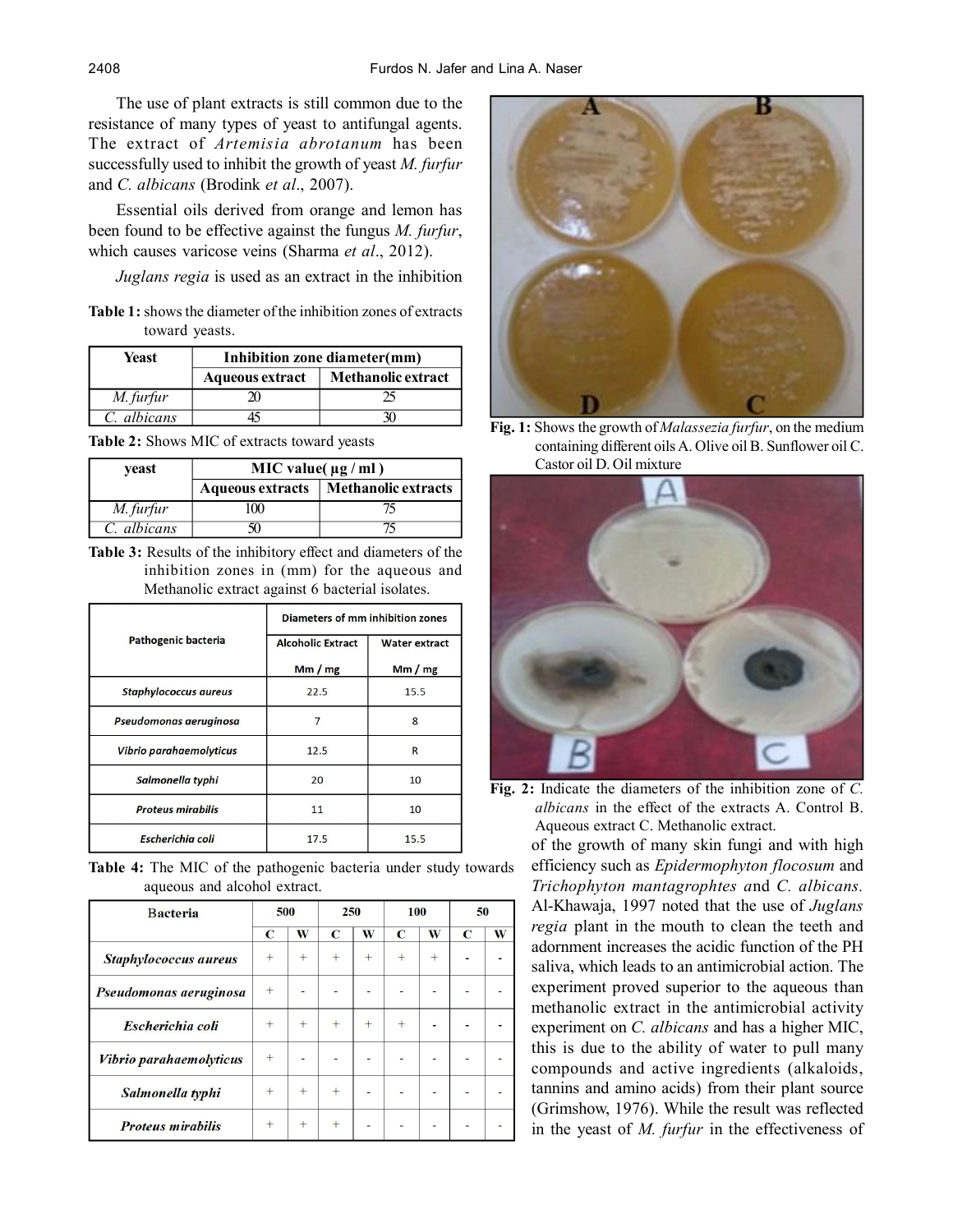antifungal activity and MIC, the methanolic extract was more effective in inhibition of the growth this is because to the fact that mehanol is able to extract flavonoids that may affect this yeast (Harborn, 1984). This is agreement with Qadan *et al.,* (2005) found that phenolic compounds such as flavonoids have anti-fungal effects. Buttery noted that *Juglans regia* is containing terpenes and hydrocarbons Esters that have antifungal and antioxidants



**Fig. 3:** The diameters of the 4 type bacteria growth inhibitors A. Methanolic extract B. Aqueous extract



**Fig. 4:** shows MIC of *Vibrio parahaemolyticus* bacteria with the effect of the extracts A. Methanolic extract B. Aqueous extract

action such as phenolic compounds.

It is recognized that antibacterial resistance to antibiotics has been rising to dangerous levels around the world. Antibiotic resistance leads to prolonged hospital stay, high medical costs and increased mortality. New resistance mechanisms are emerging and spreading globally and threaten our ability to treat common infectious diseases (Rossiter and his group 2012).

> Antibiotic resistance increases and spreads in cases where the over-the-counter purchase of antibiotics is considered for human or animal use. All these things called for rethinking the return to natural resources.

> The results of the test of the efficacy of aqueous and methanolic extracts of *Juglans regia* as an anti-bacterial agent showed that gram-negative bacteria and grampositive bacteria were affected by the both extracts used.

> *Juglans regia* methanolic extract showed zone of inhibition against all tested bacterial strains, while the aqueous extract was active with relatively smaller inhibition zones, which is consistent with Zakavi and its group in 2013. *S. aureus* and *Salmonella typhi* showed that they were the most sensitive species for the effect of methanolic extracts for the extract of water of the *Juglans regia*, bacteria *S. aureus* showed high sensitivity while *Salmonella* appeared less sensitive.

> The results showed that bacteria *Vibrio parahaemolyticus* were sensitive to the alcohol extract, while the aqueous dermis showed no efficacy against them (Alkhawajah, 2012).

# **Conflicts of Interest**

There are no conflicts of interest.

# **References**

Ahmad, S. and M.A. Wahid (1973).